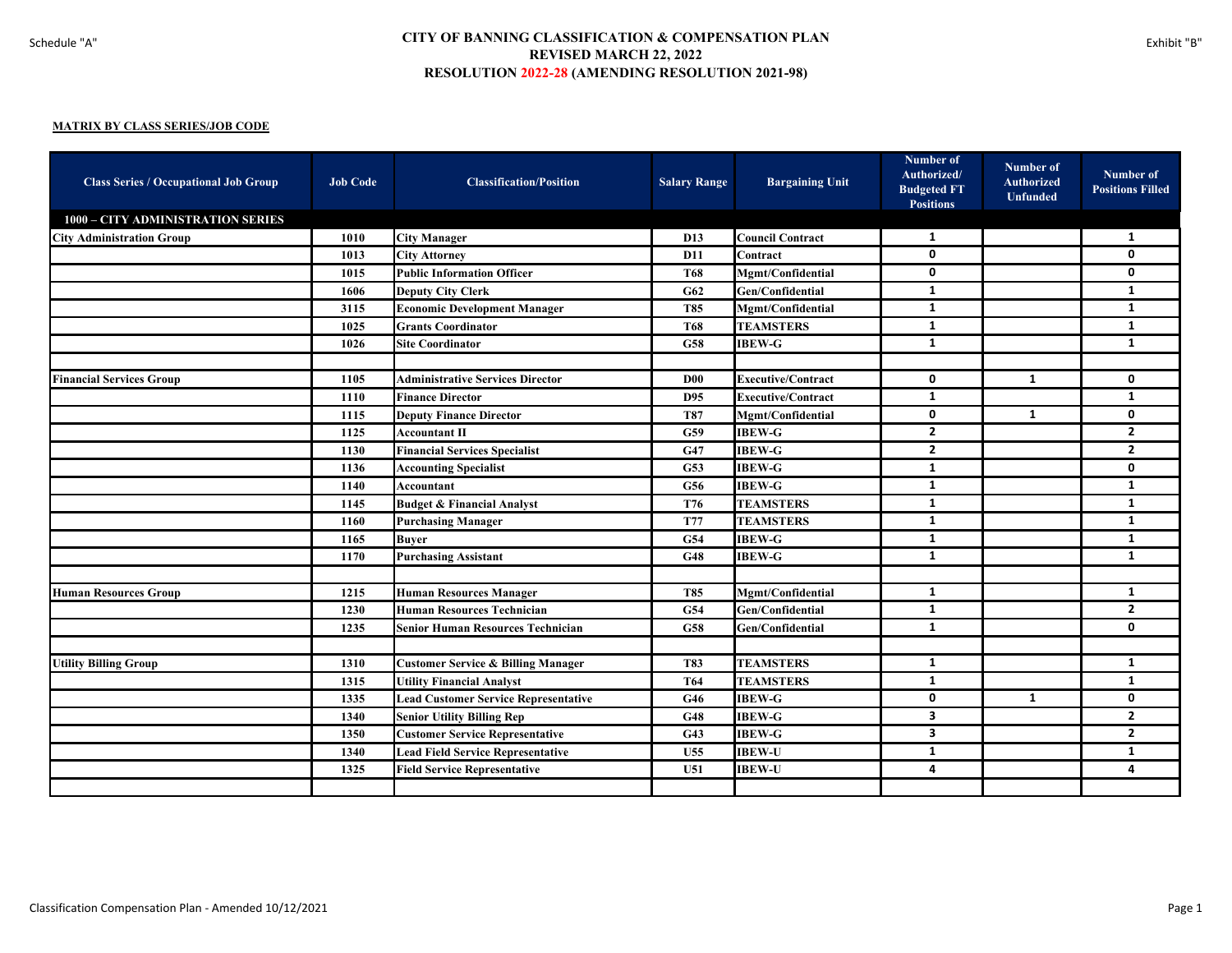| <b>Class Series / Occupational Job Group</b> | <b>Job Code</b> | <b>Classification/Position</b>                                                                                                          | <b>Salary Range</b> | <b>Bargaining Unit</b>    | Number of<br>Authorized/<br><b>Budgeted FT</b><br><b>Positions</b> | <b>Number of</b><br><b>Authorized</b><br><b>Unfunded</b> | Number of<br><b>Positions Filled</b> |
|----------------------------------------------|-----------------|-----------------------------------------------------------------------------------------------------------------------------------------|---------------------|---------------------------|--------------------------------------------------------------------|----------------------------------------------------------|--------------------------------------|
| <b>Information/Cable Systems Group</b>       | 1405            | <b>Information Technology Manager</b>                                                                                                   | T78                 | <b>Mgmt/Confidential</b>  | 1                                                                  |                                                          | 1                                    |
|                                              | 1410            | <b>Information Technology Analyst</b>                                                                                                   | G62                 | Gen/Confidential          | $\overline{2}$                                                     |                                                          | $\overline{2}$                       |
|                                              | 1420            | <b>Information Technology Analyst II</b>                                                                                                | G70                 | Gen/Confidential          | $\mathbf{1}$                                                       |                                                          | $\mathbf{1}$                         |
|                                              | 1415            | <b>Multimedia Specialist</b>                                                                                                            | G60                 | <b>IBEW-G</b>             | $\mathbf{1}$                                                       |                                                          | $\mathbf{1}$                         |
|                                              | 1510            | <b>Cable Services Specialist</b>                                                                                                        | <b>G44</b>          | <b>IBEW-G</b>             | 0                                                                  |                                                          | $\mathbf 0$                          |
|                                              |                 |                                                                                                                                         |                     |                           |                                                                    |                                                          |                                      |
| <b>Office Support Group</b>                  | 1605            | <b>Executive Assistant</b>                                                                                                              | G57                 | <b>IBEW-G</b>             | $\mathbf{2}$                                                       |                                                          | $\overline{2}$                       |
|                                              | 1610            | <b>Executive Secretary</b>                                                                                                              | G53                 | <b>IBEW-G</b>             | $\mathbf{1}$                                                       |                                                          | $\mathbf{1}$                         |
|                                              | 1601            | <b>Management Analyst</b>                                                                                                               | <b>T68</b>          | <b>TEAMSTERS</b>          | $\mathbf{1}$                                                       | $\mathbf{1}$                                             | 0                                    |
|                                              | 1620            | <b>Office Specialist (Community Development,</b><br>Engineering, Water/Wastewater, Utility Billing(2)<br><b>Parks &amp; Recreation)</b> | <b>G44</b>          | <b>IBEW-G</b>             | 5                                                                  | 1                                                        | 5                                    |
|                                              | 1630            | Receptionist                                                                                                                            | G31                 | <b>IBEW-G</b>             | 0                                                                  | $\mathbf{1}$                                             | $\mathbf{0}$                         |
|                                              |                 |                                                                                                                                         |                     |                           |                                                                    |                                                          |                                      |
| <b>2000 - POLICE SERIES</b>                  |                 |                                                                                                                                         |                     |                           |                                                                    |                                                          |                                      |
| <b>Police Group</b>                          | 2010            | <b>Police Chief</b>                                                                                                                     | <b>D03</b>          | <b>Executive/Contract</b> | 1                                                                  |                                                          | 1                                    |
|                                              | 2016            | <b>Police Captain</b>                                                                                                                   | <b>P92</b>          | <b>Police Mgmt</b>        | 1                                                                  |                                                          | $\mathbf{1}$                         |
|                                              | 2025            | <b>Police Lieutenant</b>                                                                                                                | <b>P87</b>          | <b>Police Mgmt</b>        | $\mathbf{2}$                                                       |                                                          | 1                                    |
|                                              | 2030A           | <b>Police Staff/Master Sergeant</b>                                                                                                     | <b>P78</b>          | <b>POA</b>                | 6                                                                  |                                                          | 6                                    |
|                                              | 2040            | <b>Police Corporal</b>                                                                                                                  | <b>P71</b>          | POA                       | 5                                                                  |                                                          | $\overline{2}$                       |
|                                              | 2050            | <b>Police Officer</b>                                                                                                                   | <b>P67</b>          | POA                       | 21                                                                 | 6                                                        | 21                                   |
|                                              | 2060            | <b>Police Recruit/Trainee/Cadet</b>                                                                                                     | N/A                 | At-Will                   | $\mathbf{1}$                                                       |                                                          | $\mathbf 0$                          |
|                                              |                 |                                                                                                                                         |                     |                           |                                                                    |                                                          |                                      |
| <b>Police Support Group</b>                  | 2143            | <b>Lead Public Safety Dispatcher</b>                                                                                                    | G56                 | <b>IBEW-G</b>             | $\mathbf{1}$                                                       |                                                          | 1                                    |
|                                              | 2110            | <b>Public Safety Dispatcher</b>                                                                                                         | G52                 | <b>IBEW-G</b>             | $\overline{\mathbf{z}}$                                            | $\mathbf{1}$                                             | 5                                    |
|                                              | 2130            | <b>Community Services Officer</b>                                                                                                       | <b>P48</b>          | <b>IBEW-G</b>             | $\mathbf{1}$                                                       |                                                          | $\mathbf{1}$                         |
|                                              | 2151            | <b>Police Assistant II</b>                                                                                                              | <b>G48</b>          | <b>IBEW-G</b>             | $\mathbf{1}$                                                       |                                                          | $\mathbf{1}$                         |
|                                              | 2152            | <b>Police Assistant I</b>                                                                                                               | G44                 | <b>IBEW-G</b>             | $\overline{\mathbf{3}}$                                            |                                                          | 3                                    |
|                                              | 2160            | <b>Animal Control Officer</b>                                                                                                           | G48                 | <b>IBEW-G</b>             | $\overline{2}$                                                     |                                                          | 1                                    |
|                                              |                 |                                                                                                                                         |                     |                           |                                                                    |                                                          |                                      |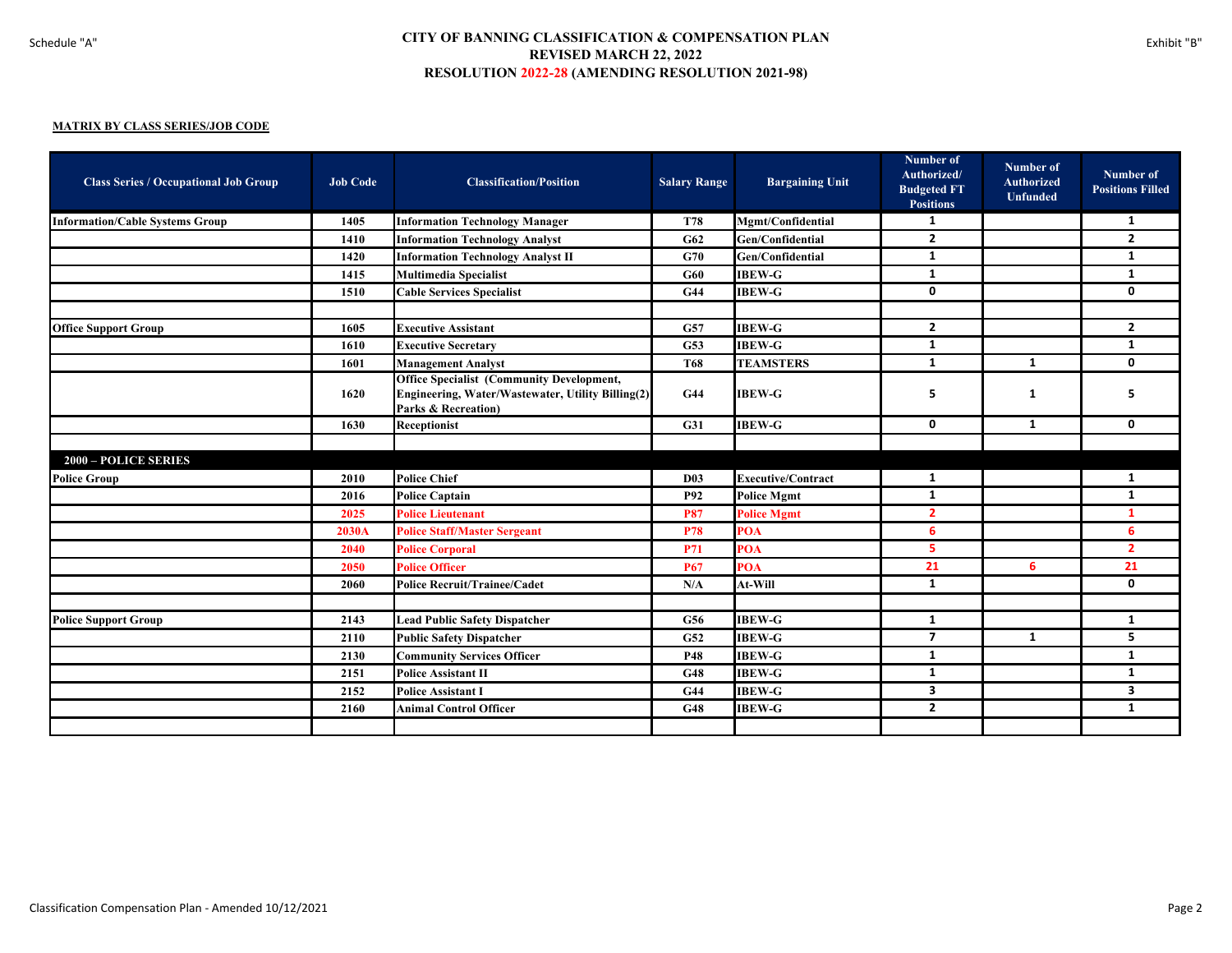| <b>Class Series / Occupational Job Group</b> | <b>Job Code</b> | <b>Classification/Position</b>                    | <b>Salary Range</b> | <b>Bargaining Unit</b>    | <b>Number of</b><br>Authorized/<br><b>Budgeted FT</b><br><b>Positions</b> | Number of<br><b>Authorized</b><br><b>Unfunded</b> | Number of<br><b>Positions Filled</b> |
|----------------------------------------------|-----------------|---------------------------------------------------|---------------------|---------------------------|---------------------------------------------------------------------------|---------------------------------------------------|--------------------------------------|
| <b>3000-COMMUNITY DEVELOPMENT SERIES</b>     |                 |                                                   |                     |                           |                                                                           |                                                   |                                      |
| <b>Community Development Group</b>           | 3010            | <b>Community Development Director</b>             | D92                 | <b>Executive/Contract</b> | 1                                                                         |                                                   | 1                                    |
|                                              | 3026            | <b>Development Project Coordinator</b>            | <b>G58</b>          | <b>IBEW-G</b>             | -1                                                                        |                                                   | 1                                    |
|                                              | 3050            | <b>Senior Planner</b>                             | T79                 | <b>TEAMSTERS</b>          | 1                                                                         |                                                   | 1                                    |
|                                              | 3020            | <b>Associate Planner</b>                          | <b>T68</b>          | <b>TEAMSTERS</b>          | $\mathbf 0$                                                               |                                                   | $\mathbf{0}$                         |
|                                              | 3015            | <b>Assistant Planner</b>                          | T <sub>63</sub>     | <b>TEAMSTERS</b>          | 0                                                                         |                                                   | 0                                    |
|                                              |                 |                                                   |                     |                           |                                                                           |                                                   |                                      |
| <b>Development Services Group</b>            | 3210            | <b>Building Official</b>                          | <b>T84</b>          | <b>TEAMSTERS</b>          | $\mathbf 0$                                                               | 1                                                 | 0                                    |
|                                              | 3215            | <b>Senior Building Inspector</b>                  | G67                 | <b>IBEW-G</b>             | 0                                                                         |                                                   | 0                                    |
|                                              | 3220            | <b>Building Inspector</b>                         | G62                 | <b>IBEW-G</b>             | 1                                                                         |                                                   | 0                                    |
|                                              | 3230            | <b>Code Compliance Officer</b>                    | G58                 | <b>IBEW-G</b>             | $\overline{2}$                                                            | 1                                                 | $\overline{2}$                       |
|                                              | 3235            | <b>Code Compliance Supervisor</b>                 | G64                 | <b>IBEW-G</b>             | 1                                                                         |                                                   | 1                                    |
|                                              | 3240            | <b>Building Permit Specialist</b>                 | G55                 | <b>IBEW-G</b>             | 0                                                                         |                                                   | $\mathbf{0}$                         |
|                                              |                 |                                                   |                     |                           |                                                                           |                                                   |                                      |
| <b>3300-PARKS AND RECREATION SERIES</b>      |                 |                                                   |                     |                           |                                                                           |                                                   |                                      |
| <b>Parks and Recreation Group</b>            | 3310            | <b>Parks and Recreation Director</b>              | D92                 | <b>Executive/Contract</b> | 1                                                                         |                                                   | 1                                    |
|                                              | 3315            | <b>Recreation Manager</b>                         | <b>T68</b>          | <b>TEAMSTERS</b>          | 1                                                                         |                                                   | 1                                    |
|                                              | 3325            | <b>Recreation Coordinator (Sports)</b>            | G43                 | <b>IBEW-G</b>             | 0                                                                         | 0.5                                               | 0                                    |
|                                              | 3328            | <b>Program Coordinator</b>                        | G49                 | <b>IBEW-G</b>             | 1                                                                         |                                                   | 1                                    |
|                                              |                 |                                                   |                     |                           |                                                                           |                                                   |                                      |
| <b>4000-PUBLIC WORKS SERIES</b>              |                 |                                                   |                     |                           |                                                                           |                                                   |                                      |
| <b>Public Works Management Group</b>         | 4400            | <b>Public Works Director/City Engineer</b>        | D00                 | <b>Executive/Contract</b> | 1                                                                         |                                                   | 1                                    |
|                                              | 4402            | <b>Deputy Public Works Director/City Engineer</b> | T87                 | <b>TEAMSTERS</b>          | 1                                                                         |                                                   | 0                                    |
| <b>Streets Group</b>                         | 4210            | <b>Public Works Superintendent</b>                | <b>T83</b>          | <b>TEAMSTERS</b>          | 1                                                                         |                                                   | 1                                    |
|                                              | 4230            | <b>Work Release Crew Leader</b>                   | G50                 | <b>IBEW-G</b>             | 1                                                                         |                                                   | 1                                    |
|                                              | 4240            | <b>Senior Maintenance Worker</b>                  | G50                 | <b>IBEW-G</b>             | $\overline{2}$                                                            |                                                   | $\overline{2}$                       |
|                                              | 4250            | <b>Maintenance Worker</b>                         | G45                 | <b>IBEW-G</b>             | 4                                                                         |                                                   | 4                                    |
|                                              | 4260            | <b>Motor Sweeper Operator</b>                     | G50                 | <b>IBEW-G</b>             | $\mathbf{0}$                                                              | 1                                                 | 0                                    |
|                                              |                 |                                                   |                     |                           |                                                                           |                                                   |                                      |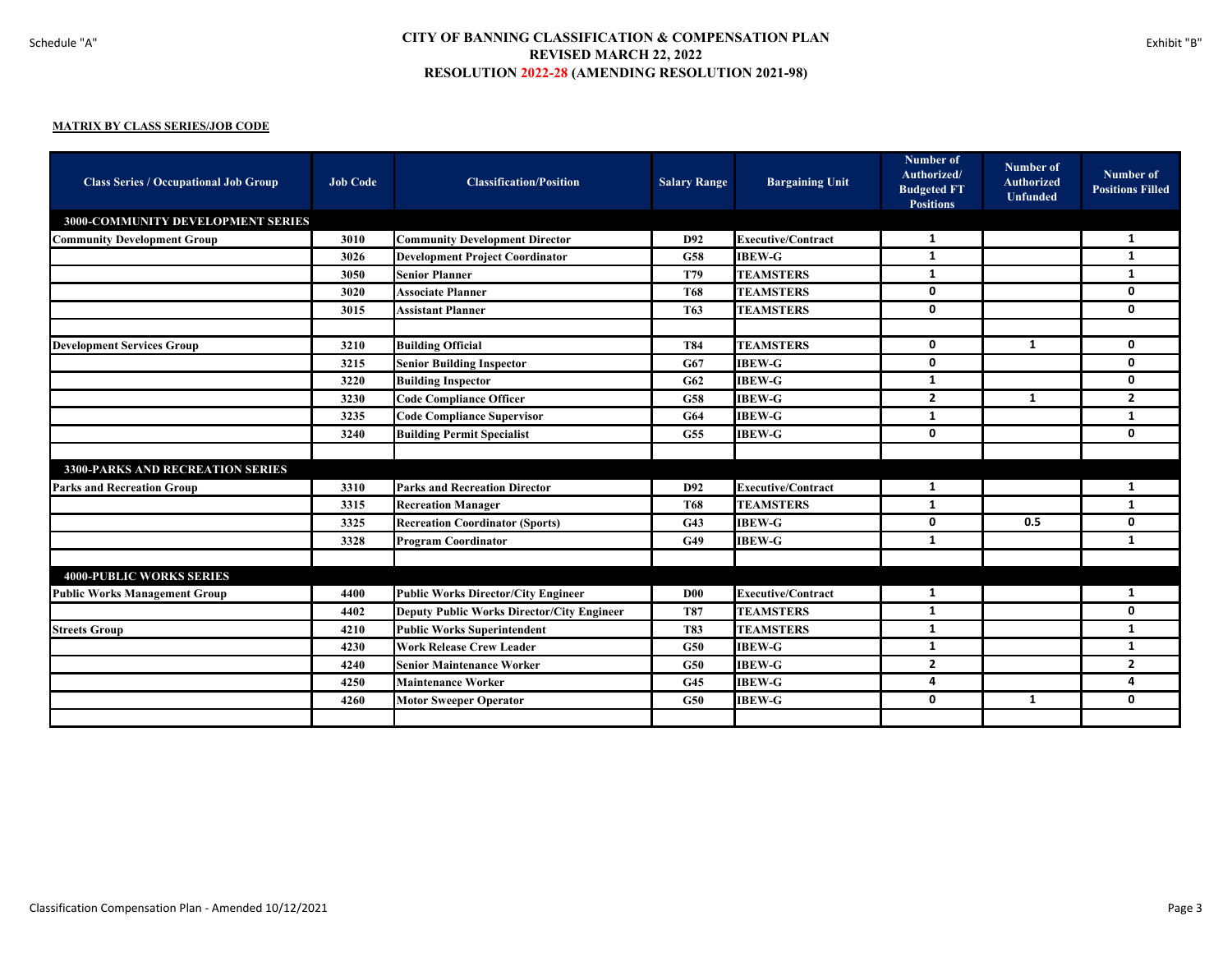| <b>Class Series / Occupational Job Group</b> | <b>Job Code</b> | <b>Classification/Position</b>                                          | <b>Salary Range</b> | <b>Bargaining Unit</b> | Number of<br>Authorized/<br><b>Budgeted FT</b><br><b>Positions</b> | Number of<br><b>Authorized</b><br><b>Unfunded</b> | Number of<br><b>Positions Filled</b> |
|----------------------------------------------|-----------------|-------------------------------------------------------------------------|---------------------|------------------------|--------------------------------------------------------------------|---------------------------------------------------|--------------------------------------|
| <b>Engineering Group</b>                     | 4300            | <b>City Engineer</b>                                                    | <b>T85</b>          | <b>TEAMSTERS</b>       | 0                                                                  |                                                   | 0                                    |
|                                              | 4350            | <b>Senior Civil Engineer</b>                                            | <b>T82</b>          | <b>TEAMSTERS</b>       | $\overline{2}$                                                     |                                                   | $\overline{2}$                       |
|                                              | 4320            | <b>Associate Civil Engineer</b>                                         | <b>T76</b>          | <b>TEAMSTERS</b>       | 0                                                                  |                                                   | $\mathbf 0$                          |
|                                              | 4322            | <b>Associate Engineer (CIP)</b>                                         | T75                 | <b>TEAMSTERS</b>       | $\mathbf{1}$                                                       | $\mathbf{1}$                                      | $\mathbf{1}$                         |
|                                              | 4325            | <b>Assistant Civil Engineer</b>                                         | <b>T68</b>          | <b>TEAMSTERS</b>       | 0                                                                  |                                                   | $\mathbf{0}$                         |
|                                              | 4330            | <b>Public Works Inspector</b>                                           | G62                 | <b>IBEW-G</b>          | 1                                                                  |                                                   | 1                                    |
|                                              | 4340            | <b>Engineering Services Assistant</b>                                   | G48                 | <b>IBEW-G</b>          | 0                                                                  |                                                   | $\mathbf{0}$                         |
|                                              |                 |                                                                         |                     |                        |                                                                    |                                                   |                                      |
| <b>General Maintenance and Support Group</b> | 4410            | <b>Fleet Manager</b>                                                    | <b>T75</b>          | <b>TEAMSTERS</b>       | $\mathbf{1}$                                                       |                                                   | 1                                    |
|                                              | 4420            | <b>Fleet Maintenance Mechanic</b>                                       | G53                 | <b>IBEW-G</b>          | $\mathbf{3}$                                                       |                                                   | $\overline{\mathbf{3}}$              |
|                                              | 4425            | <b>Lead Fleet Maintenance Mechanic</b>                                  | G56                 | <b>IBEW-G</b>          | 0                                                                  |                                                   | 0                                    |
|                                              | 4430            | <b>Building Maintenance Specialist</b>                                  | G53                 | <b>IBEW-G</b>          | $\mathbf{1}$                                                       |                                                   | $\mathbf{1}$                         |
|                                              | 4441            | <b>Community Center Caretaker</b>                                       | G36                 | <b>IBEW-G</b>          | 1                                                                  |                                                   | $\mathbf{1}$                         |
|                                              | 4450            | <b>Warehouse Services Specialist (Water &amp;</b><br><b>Wastewater)</b> | U <sub>52</sub>     | <b>IBEW-U</b>          | 1                                                                  |                                                   | $\mathbf{0}$                         |
|                                              | 4261            | <b>Solid Waste Program Coordinator</b>                                  | G58                 | <b>IBEW-G</b>          | $\mathbf{1}$                                                       |                                                   | $\mathbf{1}$                         |
|                                              |                 |                                                                         |                     |                        |                                                                    |                                                   |                                      |
|                                              | 4462            | <b>Public Works Program Manager</b>                                     | <b>T77</b>          | <b>TEAMSTERS</b>       | $\mathbf{1}$                                                       |                                                   | $\mathbf 0$                          |
|                                              |                 |                                                                         |                     |                        |                                                                    |                                                   |                                      |
| <b>Transit Operations Group</b>              | 3335            | <b>Transit Manager</b>                                                  | <b>T73</b>          | <b>TEAMSTERS</b>       | $\mathbf{1}$                                                       |                                                   | $\mathbf{1}$                         |
|                                              | 3360            | <b>Transit Field Supervisor</b>                                         | G59                 | <b>IBEW-G</b>          | $\mathbf{1}$                                                       |                                                   | $\mathbf{1}$                         |
|                                              | 3350            | <b>Lead Bus Driver/Trainer</b>                                          | G55                 | <b>IBEW-G</b>          | $\mathbf{0}$                                                       |                                                   | $\mathbf{0}$                         |
|                                              | 3340            | <b>Bus Driver</b>                                                       | G47                 | <b>IBEW-G</b>          | 8                                                                  |                                                   | 8                                    |
|                                              |                 | Dial-A-Ride                                                             |                     |                        | $\mathbf{1}$                                                       |                                                   | $\mathbf{1}$                         |
|                                              |                 |                                                                         |                     |                        |                                                                    |                                                   |                                      |
| <b>Water/Wastewater Group</b>                | 4115            | <b>Water/Wastewater Superintendent</b>                                  | <b>T85</b>          | <b>TEAMSTERS</b>       | $\mathbf{1}$                                                       |                                                   | 1                                    |
|                                              | 4130            | <b>Water Crew Supervisor</b>                                            | <b>U60</b>          | <b>IBEW-U</b>          | $\mathbf{2}$                                                       |                                                   | $\overline{2}$                       |
|                                              | 4135            | <b>Water Production Operator I/II</b>                                   | U52/57              | <b>IBEW-U</b>          | $\mathbf{1}$                                                       |                                                   | $\mathbf{1}$                         |
|                                              | 4140            | <b>Water Services Worker</b>                                            | U52                 | <b>IBEW-U</b>          | 6                                                                  |                                                   | 6                                    |
|                                              | 4155            | <b>Wastewater Collection System Supervisor</b>                          | U60                 | <b>IBEW-U</b>          | $\mathbf{1}$                                                       |                                                   | $\mathbf{1}$                         |
|                                              | 4150            | <b>Wastewater Collection System Specialist</b>                          | U56                 | <b>IBEW-U</b>          | 1                                                                  |                                                   | $\mathbf{1}$                         |
|                                              | 4145            | <b>Wastewater Collection System Technician</b>                          | <b>U52</b>          | <b>IBEW-U</b>          | $\mathbf{1}$                                                       |                                                   | $\mathbf{1}$                         |
|                                              | 4132            | <b>Water Valve Flushing Crew Lead</b>                                   | U56                 | <b>IBEW-U</b>          | $\mathbf{1}$                                                       |                                                   | 1                                    |
|                                              | 4133            | <b>Water Construction Crew Lead</b>                                     | U56                 | <b>IBEW-U</b>          | $\mathbf{1}$                                                       |                                                   | $\mathbf{1}$                         |
|                                              | 4131            | <b>Water Meter Crew Lead</b>                                            | U56                 | <b>IBEW-U</b>          | $\mathbf{1}$                                                       |                                                   | $\mathbf{1}$                         |
|                                              |                 |                                                                         |                     |                        |                                                                    |                                                   |                                      |
|                                              |                 |                                                                         |                     |                        |                                                                    |                                                   |                                      |